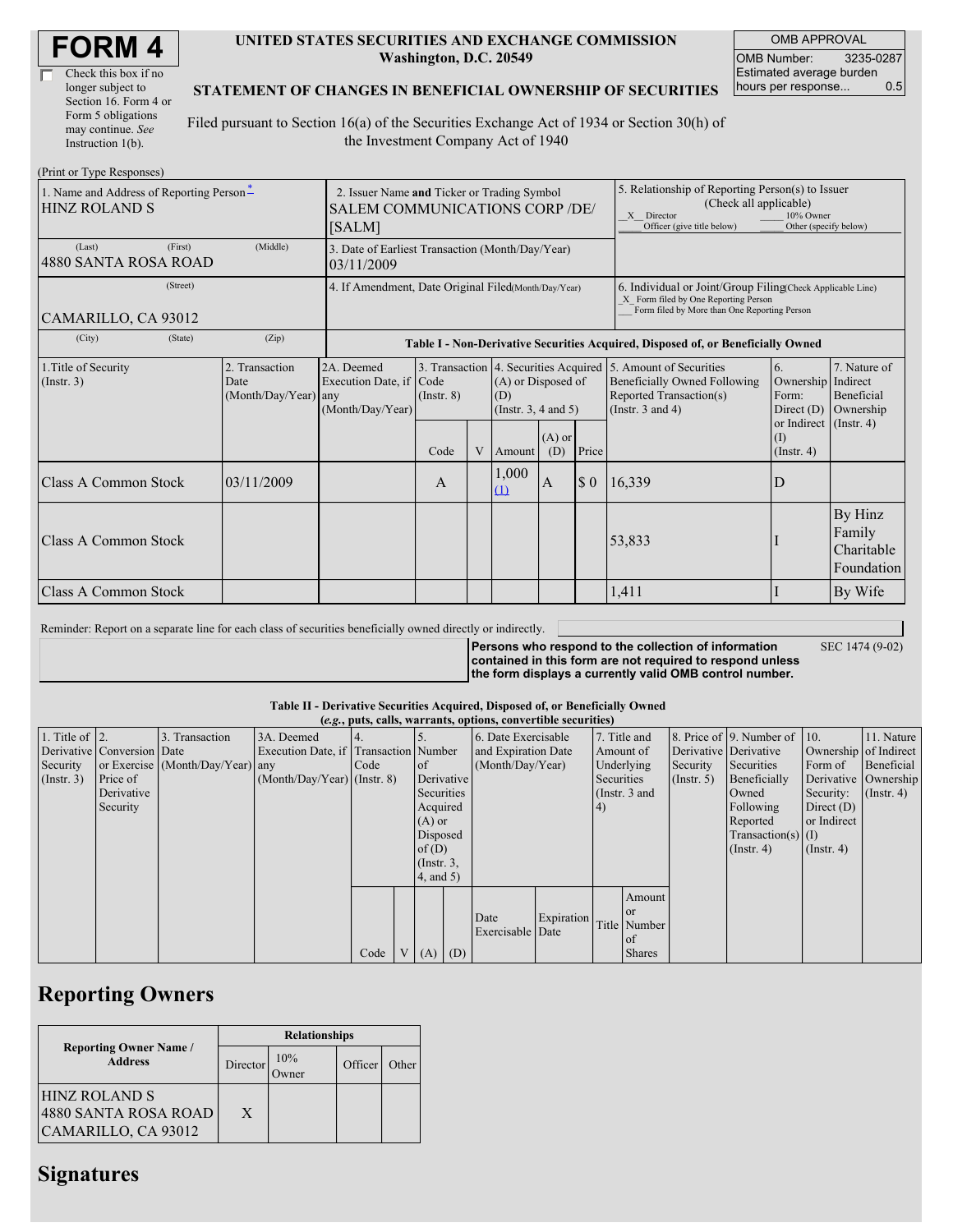\*\*Signature of Reporting Person Date

# **Explanation of Responses:**

- **\*** If the form is filed by more than one reporting person,*see* Instruction 4(b)(v).
- **\*\*** Intentional misstatements or omissions of facts constitute Federal Criminal Violations. *See* 18 U.S.C. 1001 and 15 U.S.C. 78ff(a).
- **( 1)** Restricted stock grant.

Note: File three copies of this Form, one of which must be manually signed. If space is insufficient, *see* Instruction 6 for procedure.

Potential persons who are to respond to the collection of information contained in this form are not required to respond unless the form displays a currently valid OMB number.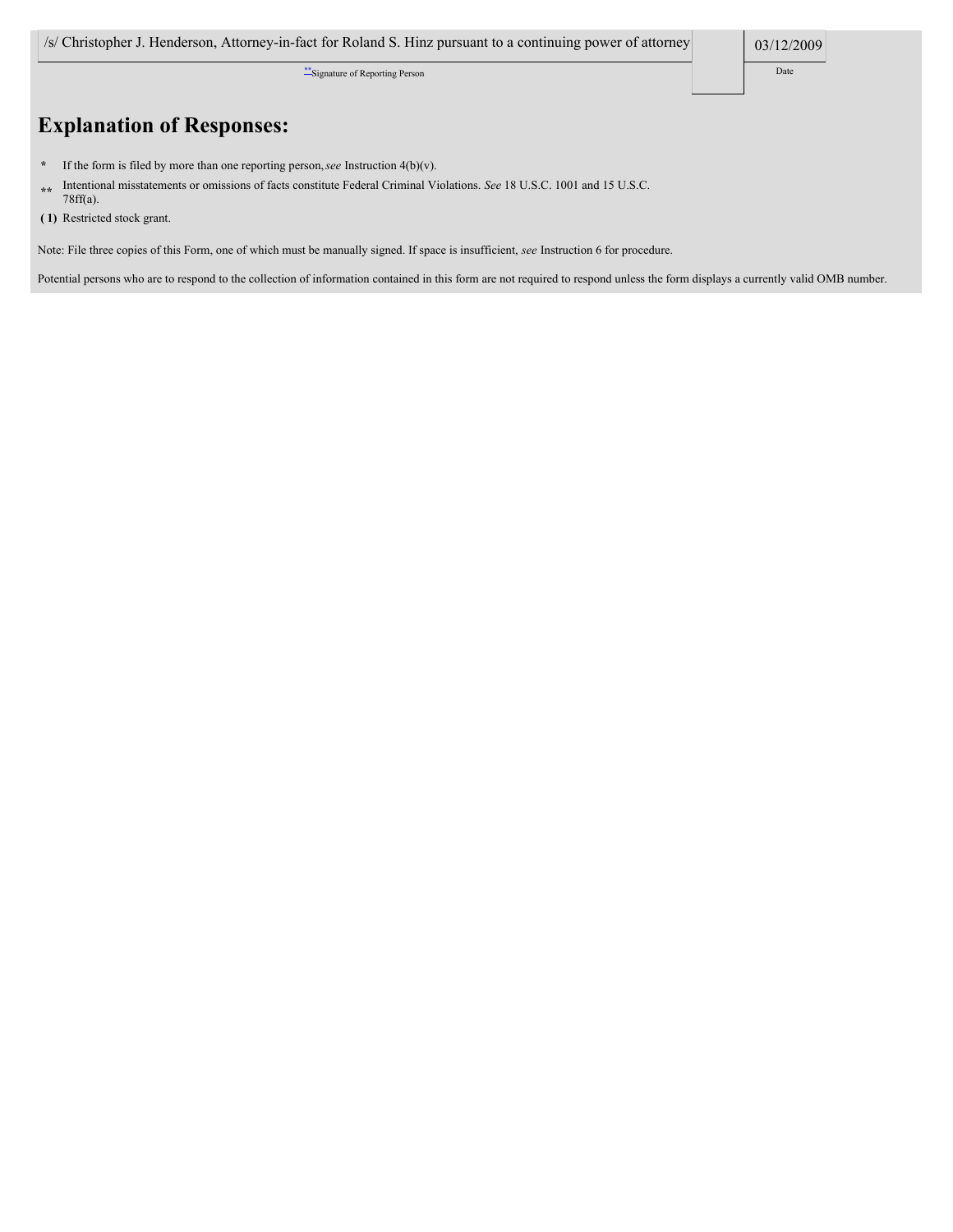### **ROLAND S. HINZ LIMITED POWER OF ATTORNEY FOR SECTION 16 REPORTING OBLIGATIONS**

Know all by these presents, that the undersigned hereby makes, constitutes and appoints each of Christopher J. Henderson and Evan D. Masyr, each acting individually, as the undersigned's true and lawful attorney-in-fact, with full power and authority as hereinafter described on behalf of and in the name, place and stead of the undersigned to:

(1) prepare, execute, acknowledge, deliver and file Forms 3, 4, and 5 (including any amendments thereto) with respect to the securities of Salem Communications Corporation, a Delaware corporation (the "Company"), with the United States Securities and Exchange Commission, any national securities exchanges and the Company, as considered necessary or advisable under Section 16(a) of the Securities Exchange Act of 1934 and the rules and regulations promulgated thereunder, as amended from time to time (the "Exchange Act");

(2) seek or obtain, directly or through a designated person(s) as the undersigned's representative and on the undersigned's behalf, information on transactions in the Company's securities from any third party, including brokers, employee benefit plan administrators and trustees, and the undersigned hereby authorizes any such person to release any such information to the undersigned and approves and ratifies any such release of information; and

(3) perform any and all other acts which in the discretion of such attorney-in-fact are necessary or desirable for and on behalf of the undersigned in connection with the foregoing.

The undersigned acknowledges that:

(1) this Power of Attorney authorizes, but does not require, each such attorney-infact to act in their discretion on information provided to such attorney-in-fact without independent verification of such information;

(2) any documents prepared and/or executed by either such attorney-in-fact on behalf of the undersigned pursuant to this Power of Attorney will be in such form and will contain such information and disclosure as such attorney-in-fact, in his or her discretion, deems necessary or desirable;

(3) neither the Company nor either of such attorneys-in-fact or representative assumes (i) any liability for the undersigned's responsibility to comply with the requirement of the Exchange Act, (ii) any liability of the undersigned for any failure to comply with such requirements, or (iii) any obligation or liability of the undersigned for profit disgorgement under Section 16(b) of the Exchange Act; and

(4) this Power of Attorney does not relieve the undersigned from responsibility for compliance with the undersigned's obligations under the Exchange Act, including without limitation the reporting requirements under Section 16 of the Exchange Act.